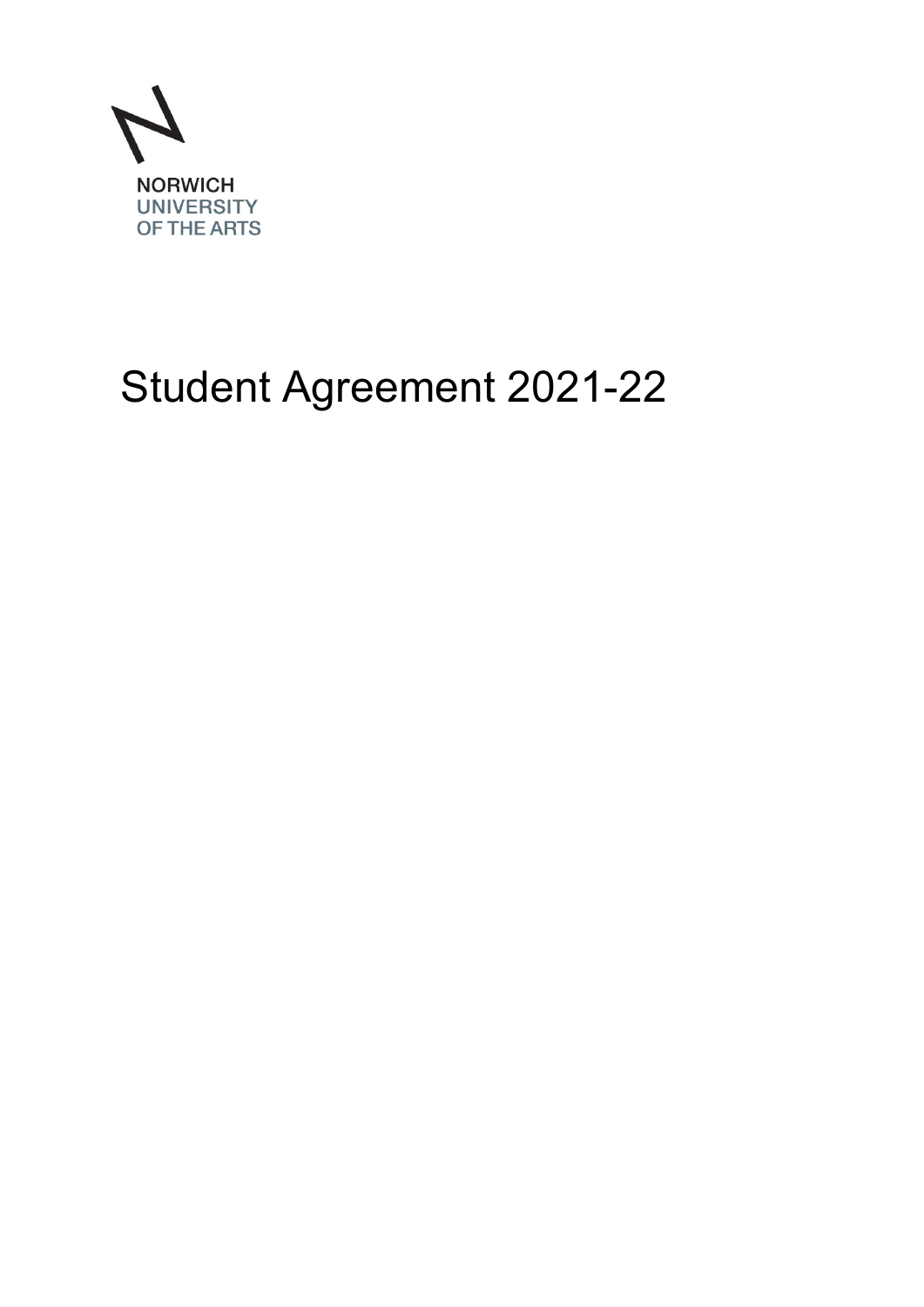## **Norwich University of the Arts Student Agreement**

### **Introduction:** *What is the NUA Student Agreement?*

The NUA Student Agreement is designed to establish the responsibilities of both the University, and you, the student.

Norwich University of the Arts is an academic community of staff and students working in partnership to achieve high standards and ensure a high quality student experience. The University and the Students' Union have a strong dialogue and working relationship. Staff at all levels work effectively with the SU President and elected student representatives. Student feedback and opinion is gathered through questionnaires and surveys and also on a regular day-to-day basis through the close dialogue which takes place between students and staff in relation to students' academic development and progress and their use of the University's support services. The University listens and responds to student feedback, feeding this into its programme of ongoing enhancements to provision.

The NUA Student Agreement starts with a description of the principles which underpin the partnership between the University and the Students' Union. This is followed by nine sections, each one reflecting a key theme ranging from "Equality and Ethics" through "Your Academic Development" to "Fees and Charges". Each section sets out, firstly, what students can expect from the University and, secondly, what the University expects of students. The Agreement thus aims to provide clear guidance to students on the standards of service and delivery which they can expect from the University; and, for staff, on the standards of engagement which can be expected from students.

We hope you find the Student Agreement a useful and informative document. All staff and students are encouraged to refer to it and to let us know if there are any ways in which it can be improved. In particular, students are requested to keep us informed, engage with your studies, and tell us if you need advice or are in difficulties. We also hope that you have a great deal of fun and excitement during your time with us!

Welcome to the University – and good luck with your studies.

*Professor Simon Ofield-Kerr Natalie Lanzalaco Vice-Chancellor Students' Union President*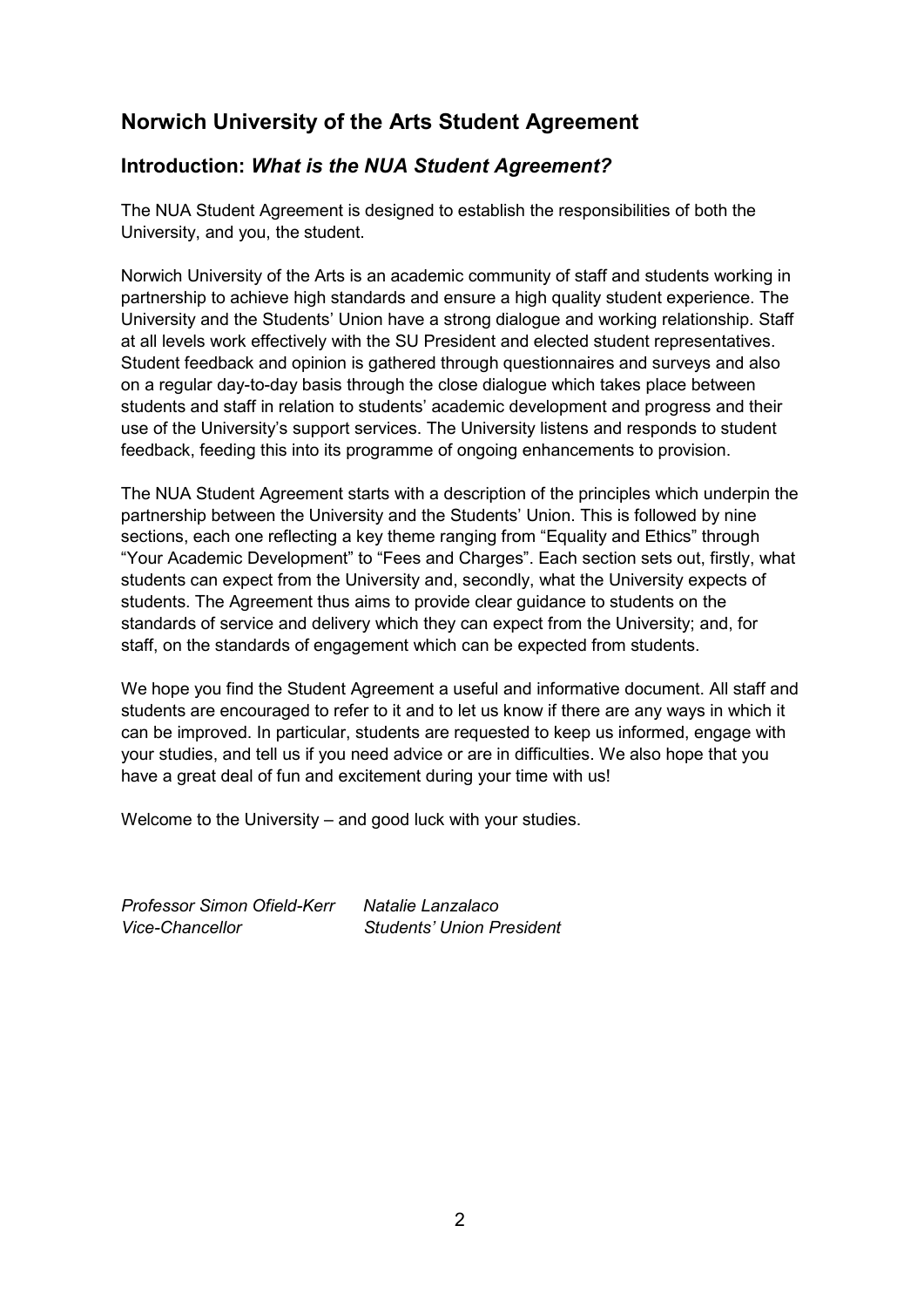## **NUA STUDENT AGREEMENT**

## **Partnership between the University and Students' Union**

The following principles are derived from work undertaken as part of the NUS Good Governance project – a HEFCE-funded project which aims to improve the governance of student unions and to help promote stronger working partnerships between higher education institutions and student unions.

The partnership starts from the position that, overall, a positive and productive partnership already exists between the University and its Students' Union. It is intended that this will be affirmed and strengthened by the agreement, which will also provide the basis for an effective future partnership.

#### **Principles that underpin the partnership between Norwich University of the Arts and the NUA Students' Union:**

1. Strategic Partnership

NUA and its Students' Union will work to foster a spirit of partnership which informs the strategic direction of both parties and, as appropriate, service agreements. The SU President will be a member of the University Council, Senate, Learning and Teaching Committee and other bodies convened to develop institutional strategy and policy. Members of the Student Representatives Group will be informed about University strategy and operations.

2. Enhancing the Student Experience

NUA and its Students' Union share a commitment to developing and improving students' experience of the University's academic and support provision and the wider experience of living and studying in Norwich.

3. Respect and Understanding

NUA and its Students' Union will work to foster clarity about, and mutual understanding of, the distinct roles of the University and the Union and the value that each party brings to the partnership.

4. Openness and Trust

The partnership between NUA and its Students' Union will operate on the basis of full, open, regular communication on relevant issues, in particular issues likely to have an impact on the other party, the student population and/or other joint stakeholders.

#### 5. Mutual Support and Commitment

The partnership between NUA and its Students' Union will operate on the basis of constructive interactions and engagement, with demonstrable commitment to making the partnership work through investment of time and resources.

#### 6. Independence

NUA recognises the value of a strong, student-led Students' Union which determines and manages its own affairs. The Students' Union recognises the need for NUA to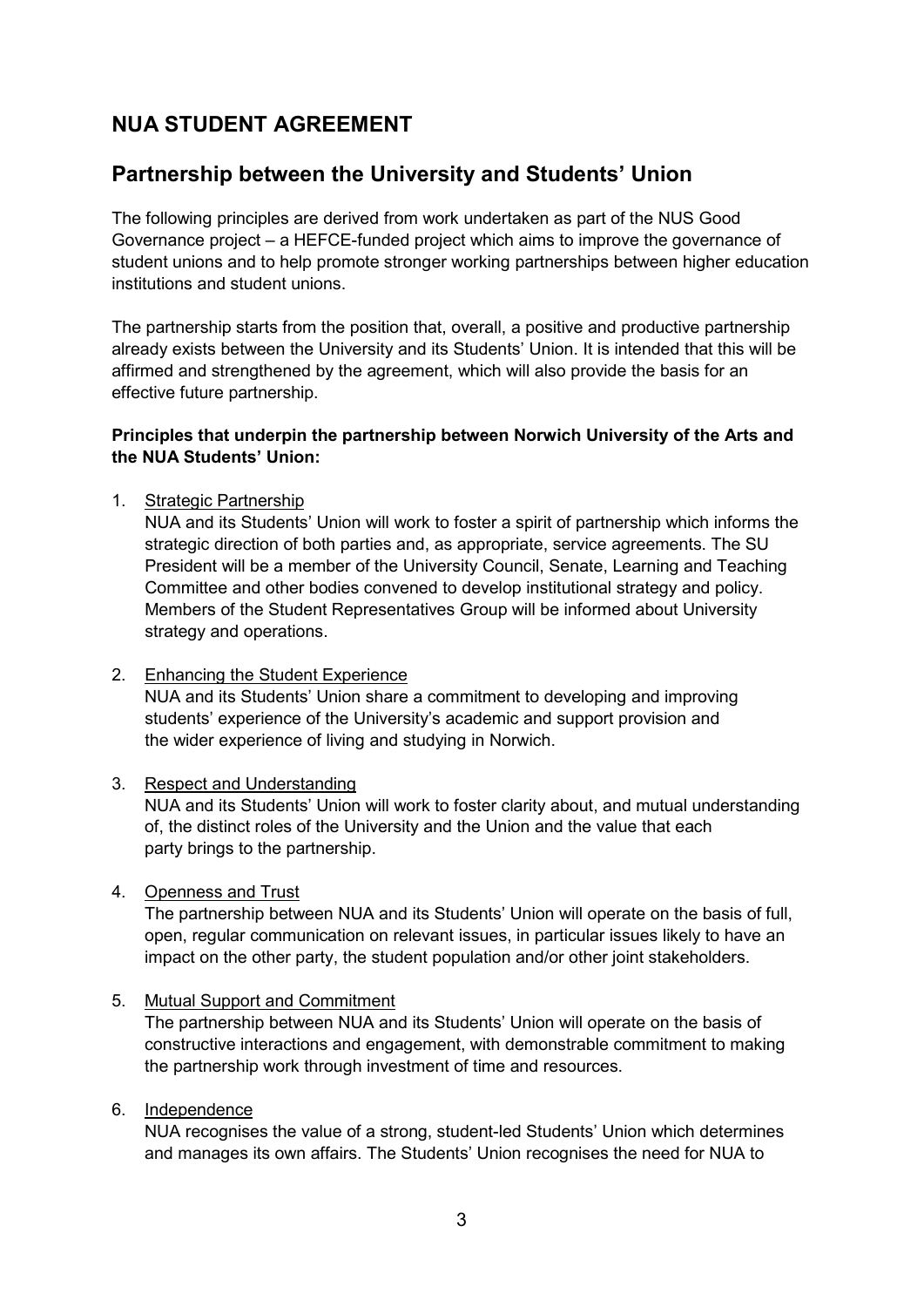balance the interests of a range of stakeholders within an increasingly challenging external context.

7. Accountability

The Students' Union recognises that, under the 1994 Education Act, it is accountable to NUA as supervisor and principal funder, within a mutually agreed framework which is robust, effective, efficient and compatible with the reporting requirements of other regulators (where relevant), such as the Charity Commission and/or Companies House.

NUA recognises its accountability to the Students' Union as a major stakeholder and the primary body representing the student voice.

8. Equality and Diversity

NUA and its Students' Union share a commitment to equality and diversity and the fair treatment of all staff and students.

*IMPORTANT NOTE: The Student Agreement applies to ALL undergraduate and postgraduate students including research students. Section 9, which is specific to research students, reflects information provided in the Research Students Handbook.* 

**FURTHER INFORMATION ABOUT EACH SECTION OF THE STUDENT AGREEMENT CAN BE FOUND IN THE FOLLOWING:** 

- **STUDENT REGULATIONS AND PROCEDURES**
- **INFORMATION ON YOUR COURSE VLE**
- **INTRANET**

**FOR ADVICE ON ANY ASPECT OF THE STUDENT AGREEMENT, STUDENTS SHOULD CONTACT THEIR COURSE LEADER OR GRAHAM TOMLINSON, ASSISTANT REGISTRAR: ACADEMIC SUPPORT, [aso@nua.ac.uk.](mailto:aso@nua.ac.uk)**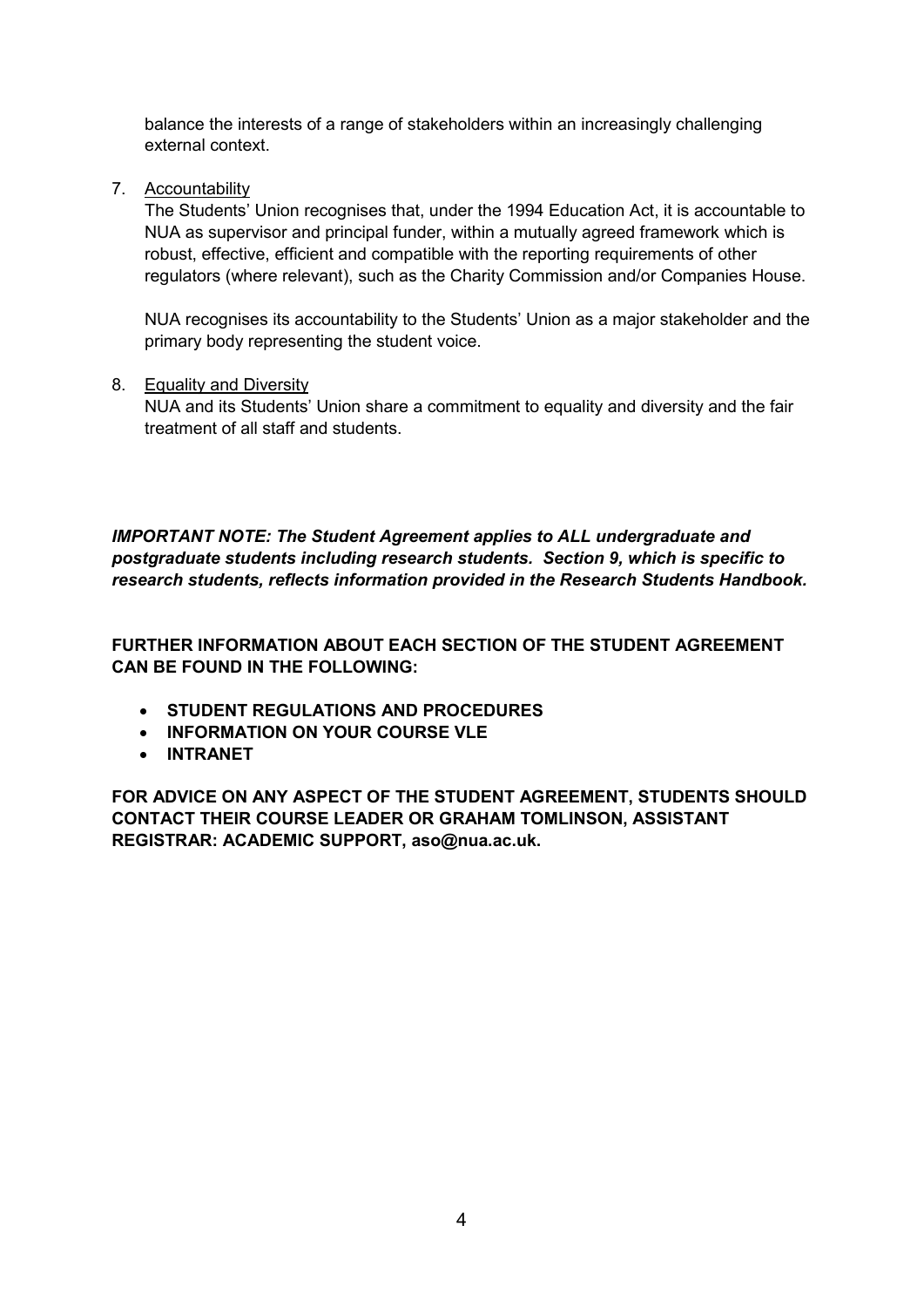## **1 EQUALITY AND ETHICS**

#### *What you, as a student, can expect from us, the University*

- 1.1 To be committed to enhancing the quality of the student experience including the quality of information provided to you as students.
- 1.2 To operate a fair and efficient admissions system.
- 1.3 Always to treat you with courtesy and respect and to respond to your reasonable needs.
- 1.4 To enable you to join in the University's activities without harassment or discrimination and regardless of age, ethnicity, socio-economic background, disability, gender, marital status, sexual orientation, nationality and belief.
- 1.5 To provide clear guidance on the standards of behaviour which are expected of staff and students.
- 1.6 To comply with the requirements of the Data Protection Act and keep your personal information confidential, unless you tell us otherwise or we are legally required to disclose it.
- 1.7 To provide you with accurate information before and during your course, with clear signposting to sources of additional information about the University and its courses, services and procedures.
- 1.8 To respond positively to reasonable student requests for information about the University.
- 1.9 To prioritise the health, safety and security of students and staff while on University premises or otherwise engaged in approved University activities (e.g. educational visits).
- 1.10 To maintain the quality of the University environment.
- 1.11 To observe the University's *Student Regulations and Procedures.*

- 1.12 To be a responsible member of the University community, and contribute to an environment that facilitates personal growth and development.
- 1.13 Always to treat staff and fellow students with courtesy and to show respect for difference (for example, in age, gender, sexuality, ethnicity).
- 1.14 To be committed to your studies and to work to achieve the best results that you can.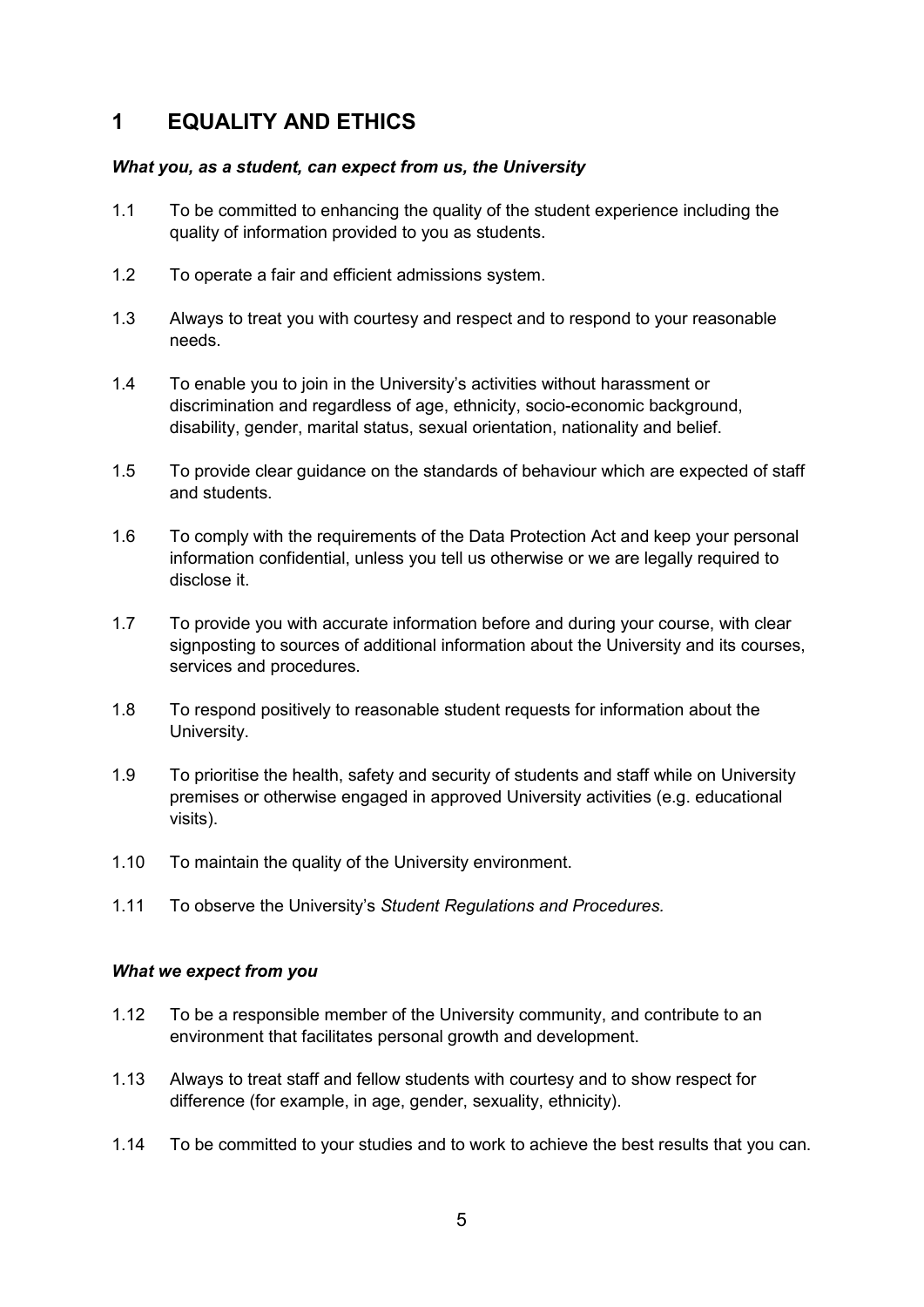- 1.15 To act with respect during University activities and never to harass or discriminate against other students and staff.
- 1.16 To show consideration and care for all University property, equipment and facilities including residential accommodation.
- 1.17 To prioritise the health, safety and security of your fellow students and staff while on University premises or otherwise engaged in approved University activities (e.g. educational visits).
- 1.18 To be considerate of the environment, local communities and neighbours of University property including residential accommodation.
- 1.19 To behave responsibly both on and off the University premises (including in private accommodation), observing the University's *Student Regulations and Procedures*  and *Single Equality Scheme*, and avoiding behaviour which might potentially bring the University into disrepute.
- 1.20 To provide accurate information about yourself before and during your course, ensuring that you notify the University as soon as possible of any changes to personal information.
- 1.21 To familiarise yourself with and follow the information provided about your course, the University and its services, including your Course VLE and the *Student Regulations and Procedures.*
- 1.22 To observe the University's *Student Regulations and Procedures*, including section A: General Regulations.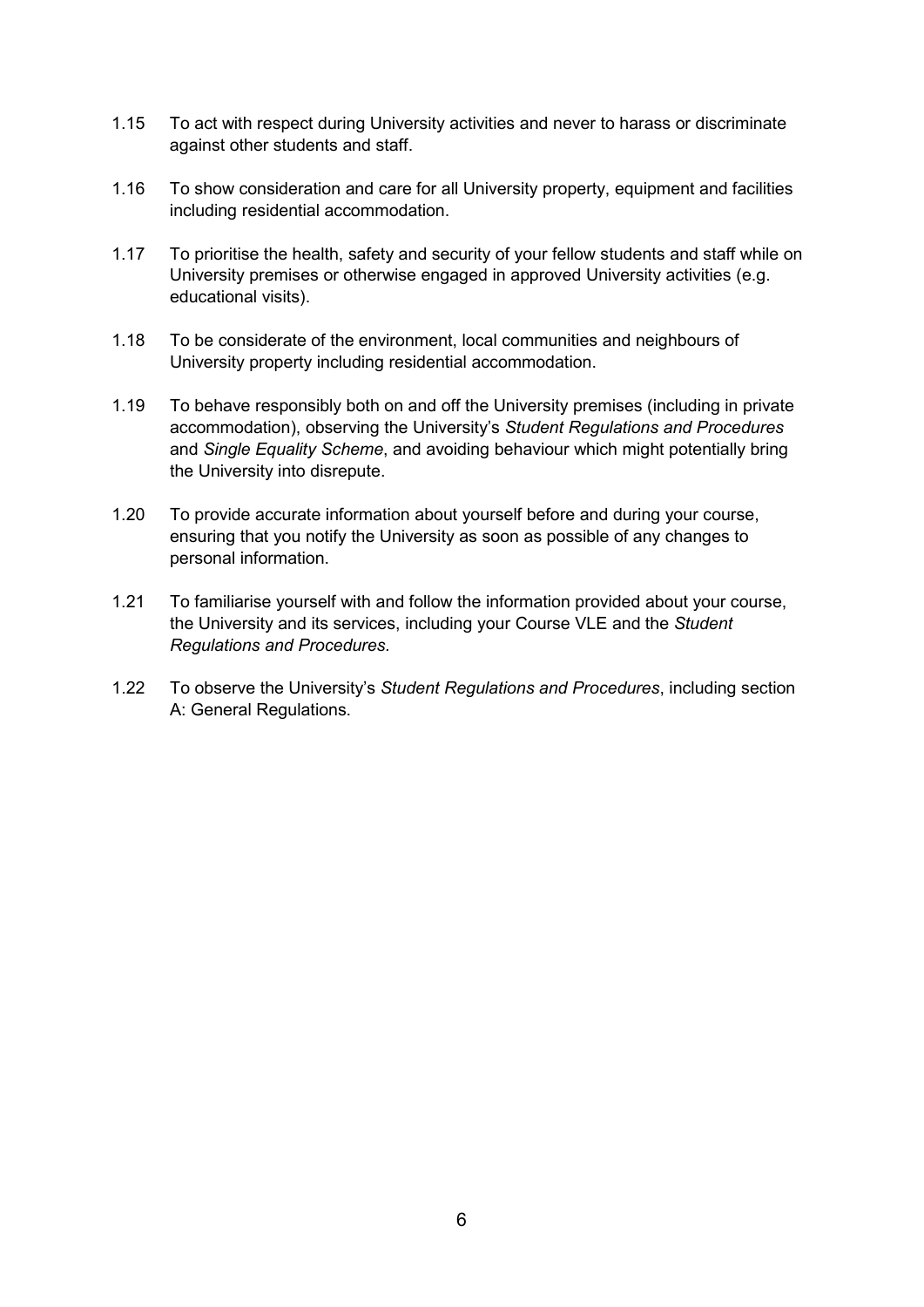## **2 YOUR ACADEMIC DEVELOPMENT**

#### *What you can expect from us*

- 2.1 To provide clear guidance on the University's academic framework and the regulations and procedures for assessment.
- 2.2 To employ professional, well-qualified staff to teach and support you during your course.
- 2.3 To provide clear information about staff availability for tutorials and informal advice, and the means by which staff may be contacted.
- 2.4 To provide courses that are well organised, well taught, up-to-date, and prepare you for employment, self-employment or further study.
- 2.5 To provide an appropriate mix of learning and teaching activities.
- 2.6 To provide clear information on course content, and teaching and learning methods including tutorials.
- 2.7 To explain to you clearly what you have to do, how to go about it and how your progress will be assessed, including guidance on the appropriate balance between teaching and independent learning.
- 2.8 To give you individual academic advice to support your own learning needs and goals.
- 2.9 To ensure that teaching takes place in suitable and properly equipped environments.
- 2.10 To give you an accurate timetable for your course at the start of each teaching block, and to cancel or alter sessions only in exceptional circumstances.

- 2.11 To prepare for, attend and participate in all group and individual sessions on your timetable, and to engage actively in the academic and cultural life of the University.
- 2.12 To take responsibility for your own learning and development, especially the amount of independent and guided study which will increase as you progress through undergraduate and postgraduate study.
- 2.13 To participate actively in seminars, group critiques, workshops and other group work.
- 2.14 To seek and listen to the advice of staff (academic and professional services staff, including those in Workshops, the Library and Learning Support, The Ideas Factory NUA, Employability Support, the Academic Registry, Student Support, and Finance).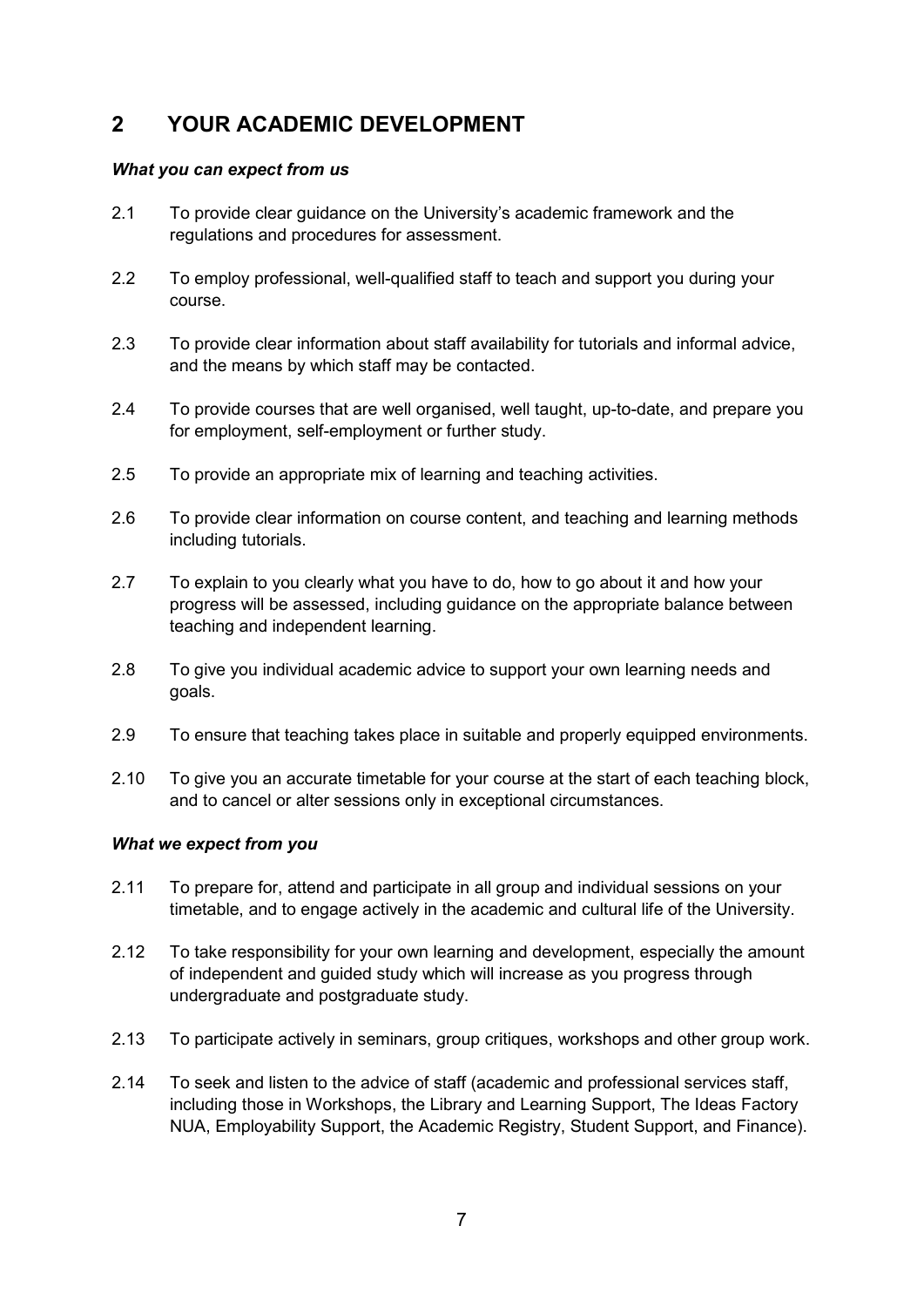- 2.15 To respond to information provided about staff availability for tutorials and informal advice, and the means by which staff may be contacted, and not to contact staff outside normal daytime hours of work or outside term time.
- 2.16 To use the resources provided to help you.
- 2.17 To tell us if you are having difficulties with your academic work, or if you have any problems that may affect that work, as soon as possible.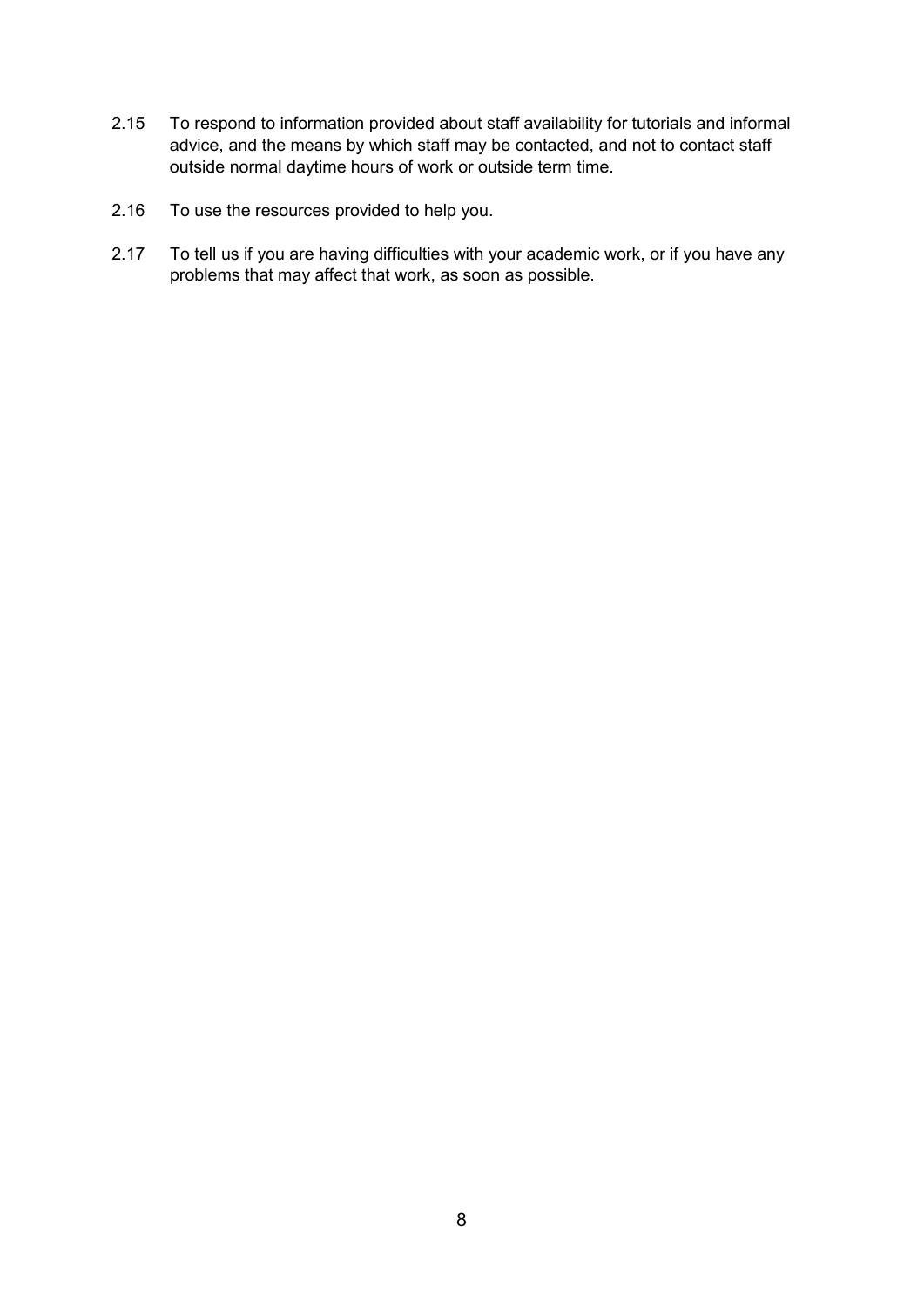## **3 ASSESSMENT AND FEEDBACK**

#### *What you can expect from us*

**NOTE: The following applies equally to work which is submitted for assessment (for example, written work) and work which is assessed in situ (for example, in studios, on location, or through student presentations).** 

- 3.1 To provide constructive and timely feedback on your performance and progress, including feedback about assessed work.
- 3.2 To give you clear information about work required for assessment, when it is due for completion or submission, and how it will be marked, at the beginning of the academic year.
- 3.3 To assess your work against stated learning outcomes in a way which is fair, efficient, professional, and externally examined through sampling.
- 3.4 To give you a receipt for the work you submit, return assessed work and feedback to you within 1 month of the completion or submission date (not including vacation periods), and to provide you with a transcript of marks following completion of your course once the relevant assessment or award board has confirmed your marks and your final award. (NB: Work re-presented under the terms of Referral or Resubmission will normally be assessed within 2 weeks of the submission date, not including vacation periods).
- 3.5 To tell you what happens if you complete or submit work late, or do not complete or submit work for assessment.
- 3.6 To tell you in the *Student Regulations and Procedures* how we will deal with plagiarism, cheating and other forms of academic misconduct.
- 3.7 To give appropriate consideration to any individual circumstances that might affect your assessments.
- 3.8 To provide an open, transparent and timely process for appeals on the grounds set out in the *Student Regulations and Procedures.*

- 3.9 To prepare for and complete all work which is required for assessment and to write and reference your work in an appropriate academic style.
- 3.10 To complete or submit your work for assessment in person by the due dates and to attend for assessments as required.
- 3.11 To collect your returned work promptly and take note of the feedback offered.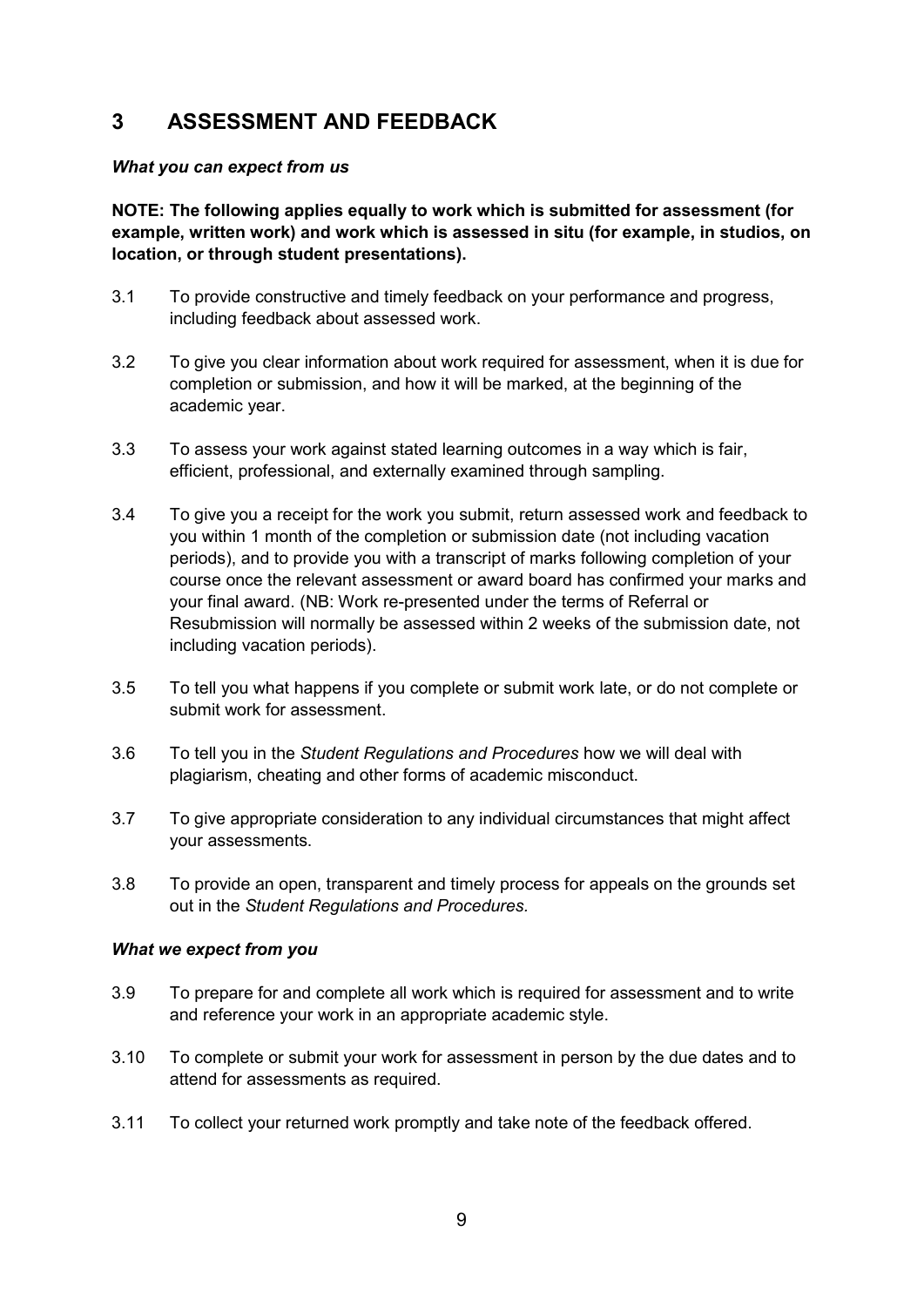- 3.12 To act responsibly in all assessments, and never to engage in plagiarism, cheating or other forms of academic misconduct.
- 3.13 To tell us about any special needs you have relating to any disability (including dyslexia) so that we can help you and, if needed, make appropriate arrangements for your assessments.
- 3.14 To tell us about any special circumstances which might affect your work or your ability to meet submission deadlines as soon as they occur, and to give us sufficient independent evidence, if required, to support your case.
- 3.15 To use the appeals process responsibly and in the way prescribed in the *Student Regulations and Procedures*.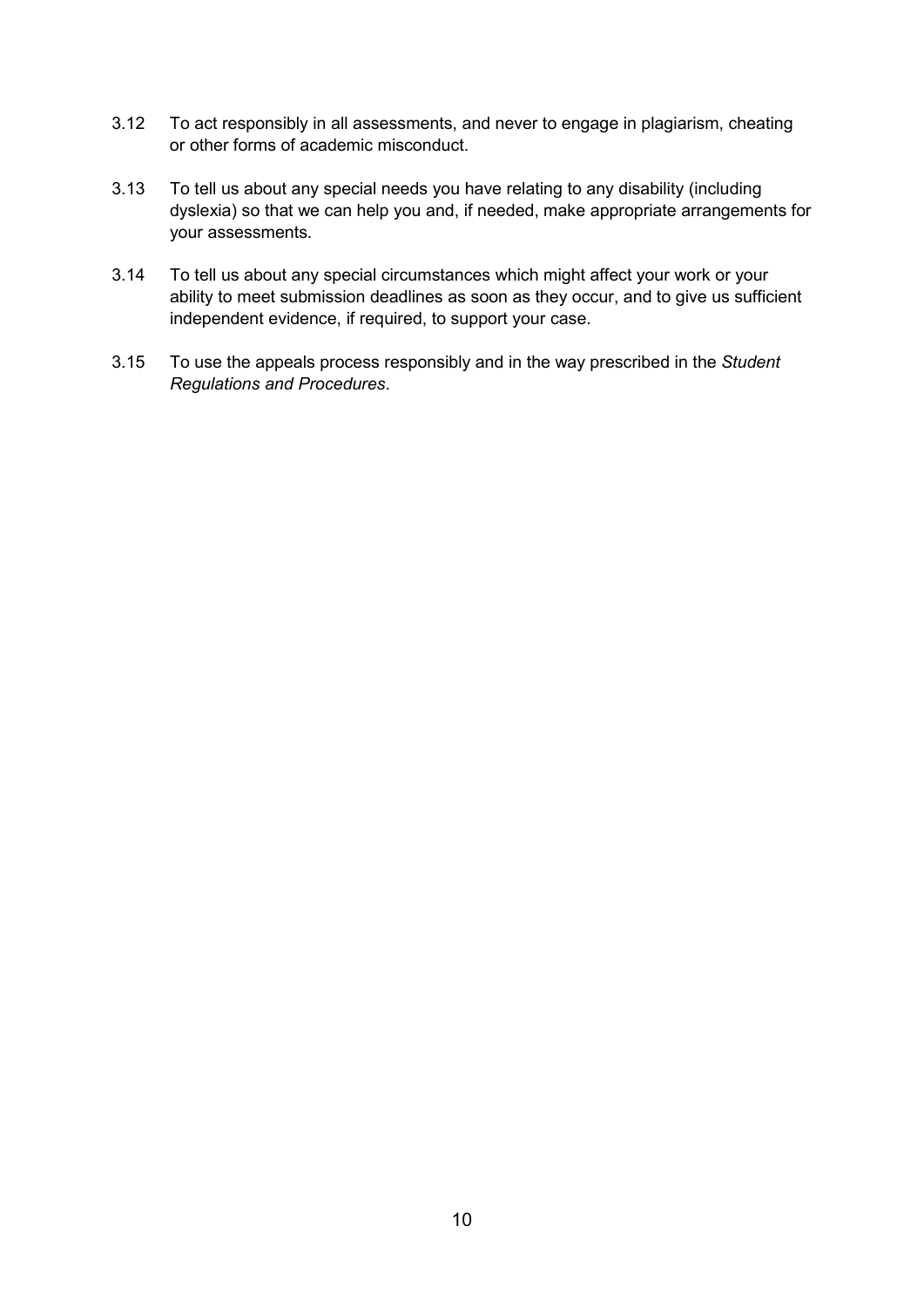## **4 RESOURCES FOR LEARNING**

#### *What you can expect from us*

- 4.1 To provide access to good quality services which support your learning, including careers advice, counselling, the Library, and Student Support.
- 4.2 To provide good quality and well-resourced accommodation for learning and teaching, including library, workshop and IT facilities.
- 4.3 To provide a supportive environment for working off-campus, including an intranet and Virtual Learning Environment.
- 4.4 To ensure welcoming and professional staff are available to give you help and advice so that you can make the best use of the University's resources.
- 4.5 To issue concise lists of core texts and materials through your Course VLE.
- 4.6 To make available suitable areas for individual and group study.
- 4.7 To have an up-to-date, easy-to-use, web-based library catalogue accessible from both on and off campus.

- 4.7 To make the best use of all resources available to you.
- 4.8 To respect the rights of other students to enjoy equal and undisturbed access to those facilities.
- 4.9 To treat all staff with courtesy and respect and to comply with the regulations of the Library, workshops and other resource areas of the University.
- 4.10 To return all equipment and Library items that you borrow when they are due and undamaged, and to pay any fines or debts incurred promptly.
- 4.11 To buy recommended core texts and materials where necessary and appropriate.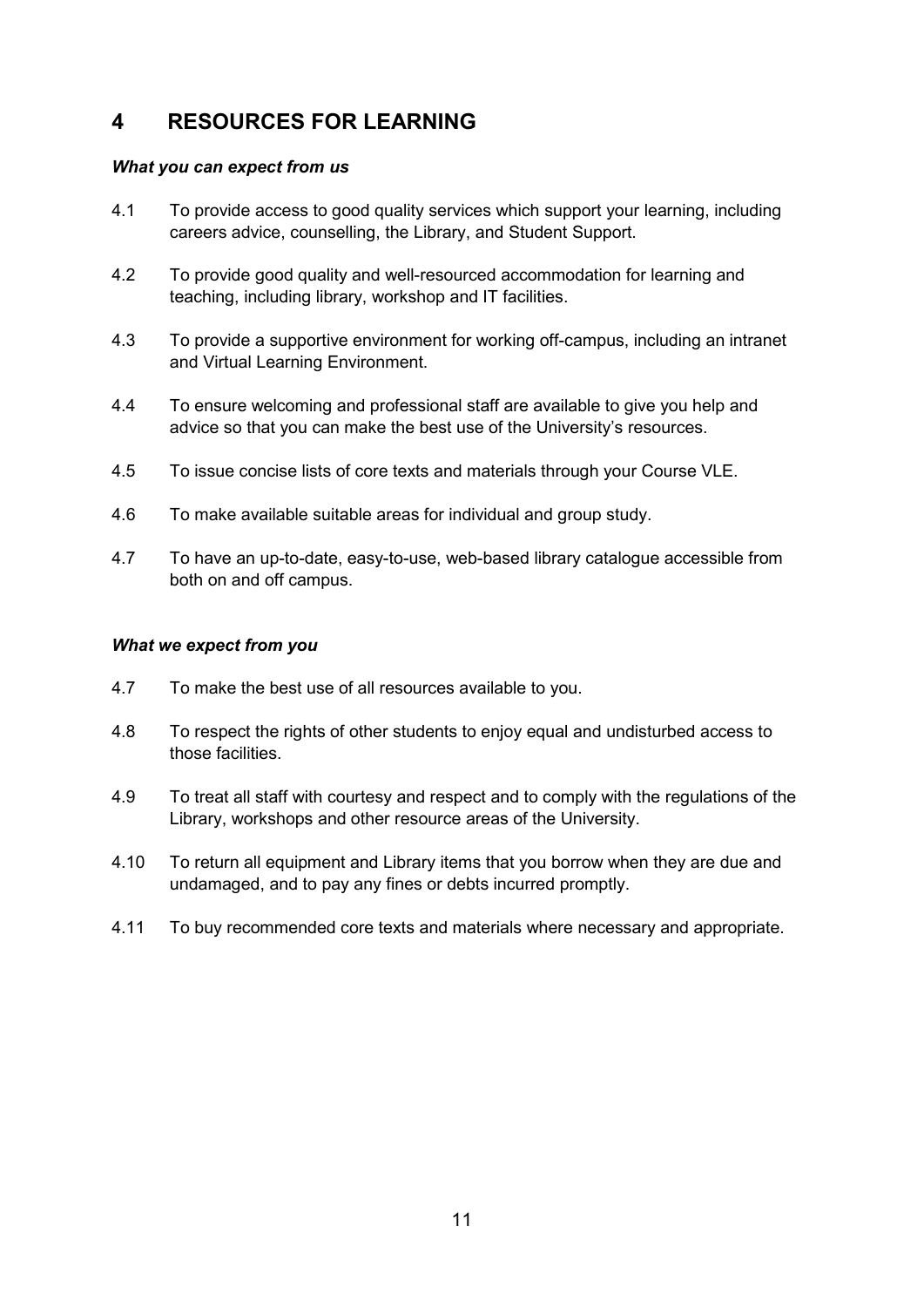## **5 STUDENT SUPPORT AND DYSLEXIA SUPPORT**

#### *What you can expect from us*

- 5.1 To provide a range of sources of support, offering confidential and impartial advice in a fair and non-judgmental way.
- 5.2 To provide an initial screening to identify specific learning differences (e.g. dyslexia), where you have reason to believe that you require additional learning support which has not been previously identified.
- 5.3 To have approachable and professional staff who will provide accurate advice, information and support about both University and personal matters.
- 5.4 To provide information on rental accommodation.
- 5.5 With your agreement, to make sensitive and confidential referrals to appropriate specialist services.
- 5.6 To give you support and encouragement to seek further help or advice.

- 5.7 To take responsibility for yourself and solve difficulties yourself if you feel that you can.
- 5.8 To seek help with any difficulties which you cannot resolve yourself as soon as possible.
- 5.9 To engage fully with support provided by or through the University where you have accessed support through the University for a specific need.
- 5.10 To tell staff who need to know about any difficulties you might have so that they can help.
- 5.11 To try to act on the advice that you get.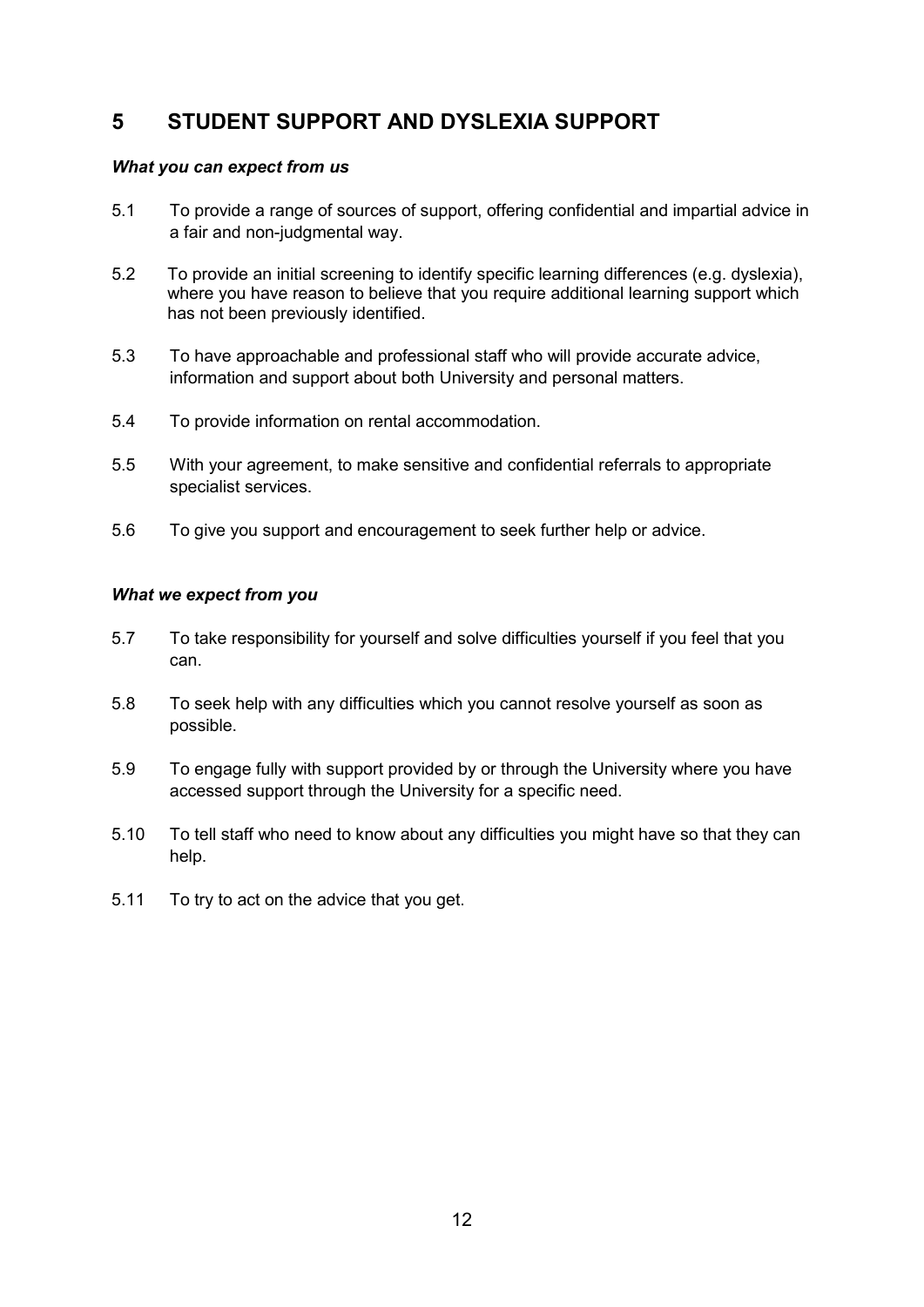## **6 STUDENT PARTICIPATION AND REPRESENTATION**

#### *What you can expect from us*

- 6.1 To provide opportunities for you to participate in the University's decision-making processes through representation on University committees and working parties (whether individual or through the Students' Union).
- 6.2 To provide opportunities for you to make your views known through questionnaires (including the National Student Survey), staff-student forums, and conversations with your tutors.
- 6.3 To listen to your views, act upon them appropriately and tell you what actions have been taken.
- 6.4 To provide training for student representatives in partnership with the Students' Union.

- 6.5 To tell us as soon as you have concerns about issues affecting you, either directly or through the Students' Union.
- 6.6 To take opportunities to participate in questionnaires, surveys, University consultation and decision-making processes.
- 6.7 To help choose your representatives and possibly stand as a representative yourself.
- 6.8 As a representative, to attend the training, seek the views of fellow students, and give them feedback after committees have met.
- 6.9 To act responsibly and to think carefully about the issues that you want to raise.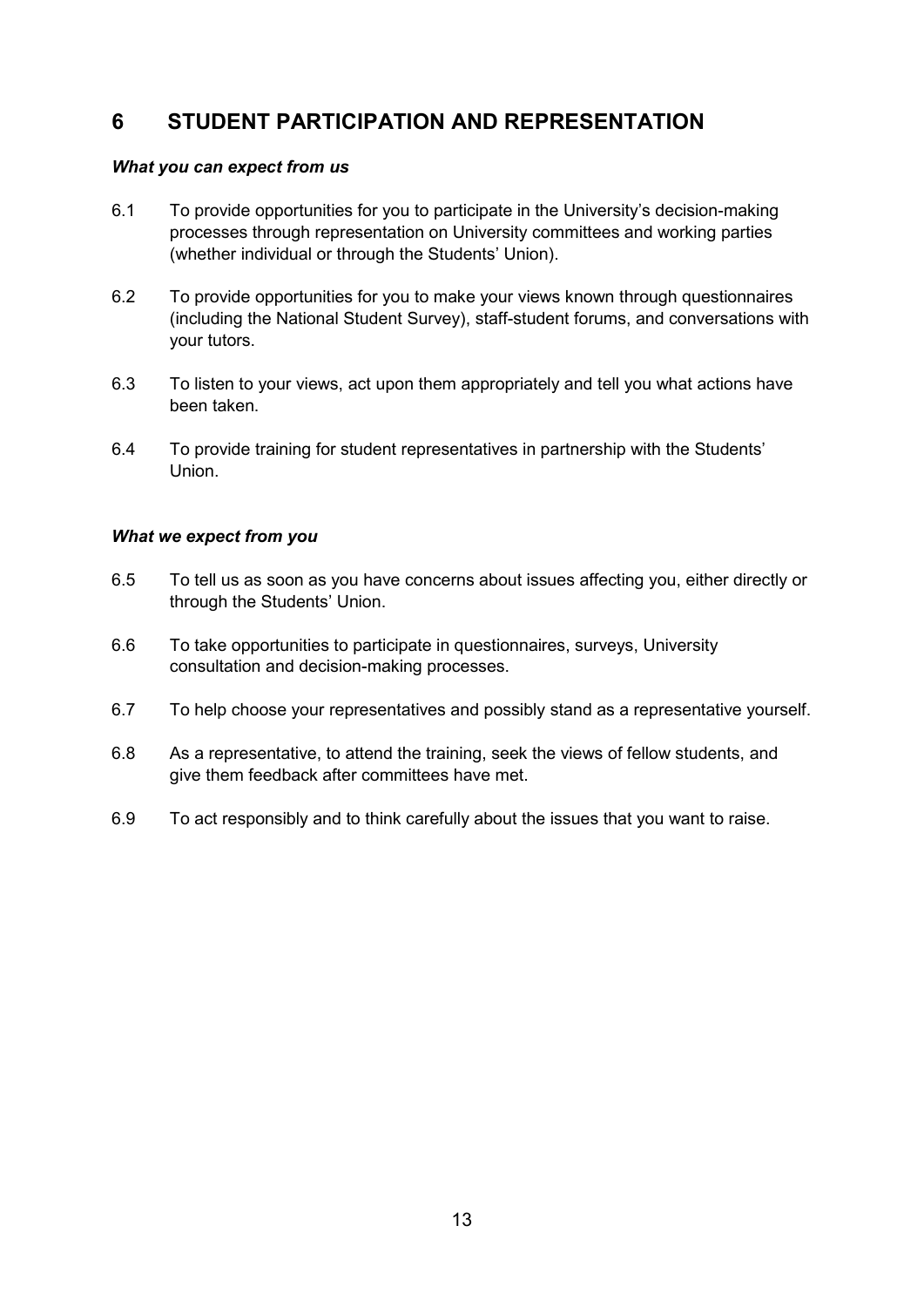## **7 CONCERNS, QUERIES AND COMPLAINTS**

#### *What you can expect from us*

- 7.1 To provide clear, transparent and efficient processes in the *Student Regulations and Procedures* for dealing with appeals, complaints and disciplinary matters.
- 7.2 To give you full access to, and guidance on, these processes.
- 7.3 To deal with all of your concerns and queries properly, by the appropriate staff, in a professional and timely way.
- 7.4 To give you clear and accurate responses to your queries or, if a query cannot be answered directly, to guide you to the appropriate person or the area of the University to answer it.
- 7.5 To investigate your concerns, where necessary, in a full and impartial way.

- 7.6 To raise your concerns and queries with us as soon as you can.
- 7.7 To address any issues, if possible, directly with the individuals concerned, making use of the support systems through your course, the Academic Support Office, or the Students' Union as appropriate.
- 7.8 To work with University staff in addressing complaints by using the initial resolution stage of the complaints procedures if appropriate.
- 7.9 To provide evidence to help in any investigation.
- 7.10 To use the formal complaints procedure responsibly for matters of concern which cannot be otherwise addressed.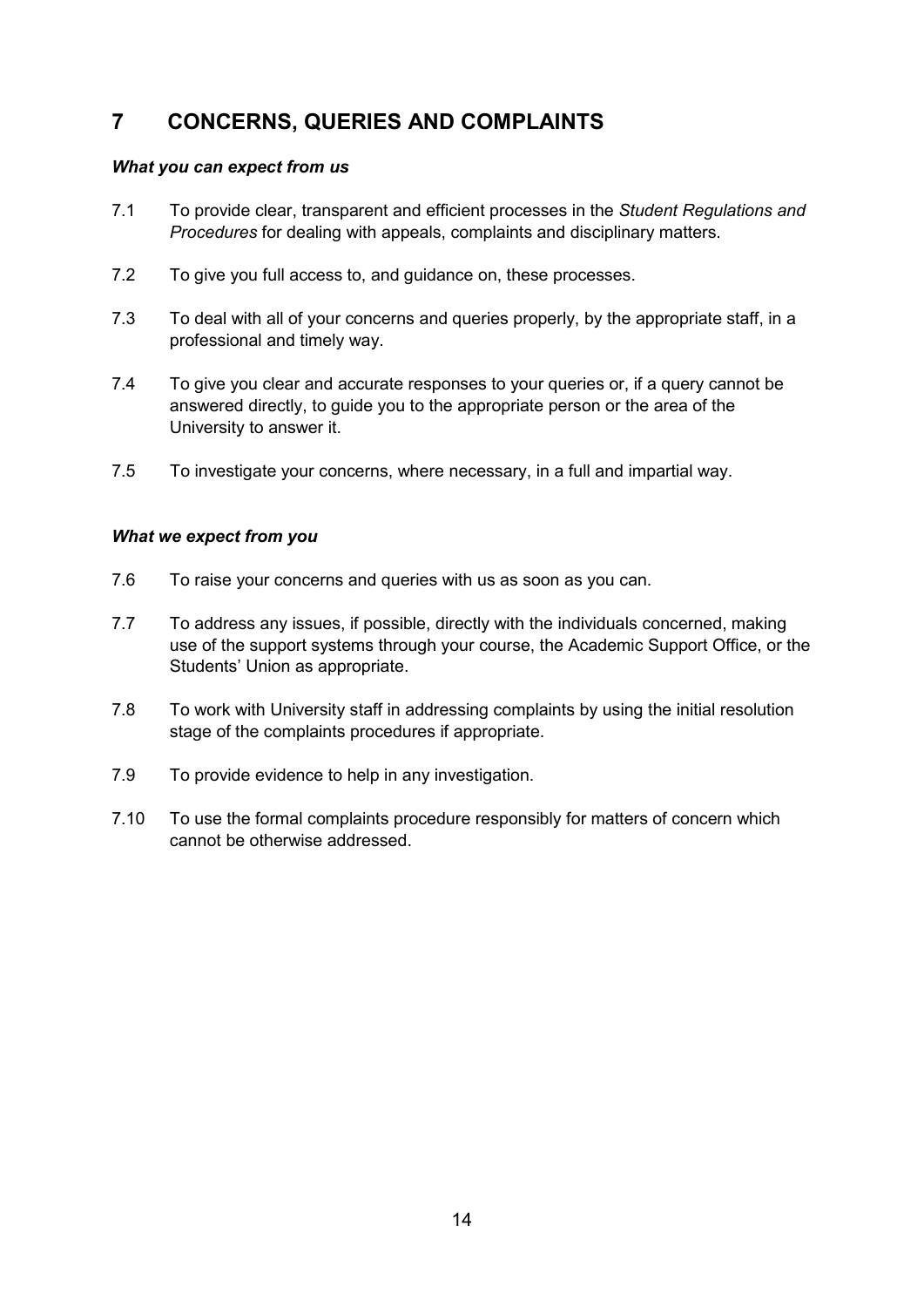## **8 FEES AND CHARGES**

#### *What you can expect from us*

- 8.1 To give you clear and accurate information about tuition fees and other University charges and how you can pay for them.
- 8.2 To give you help and support in dealing with Local Authorities, the Student Loans Company and other funding agencies.
- 8.3 To provide information and advice on the financial support available to you.
- 8.4 To offer professional and impartial advice on issues relating to personal finance, debt and benefits.

- 8.5 To pay all University fees and other costs as required.
- 8.6 To give us complete and accurate information about your circumstances and tell us about any changes which might affect the fees and charges owing.
- 8.7 To tell us about any changes in your circumstances which might affect your ability to pay the University what you owe.
- 8.8 To seek advice from the University support services as soon as you run into any financial difficulties, and discuss with us ways in which you can manage your payments.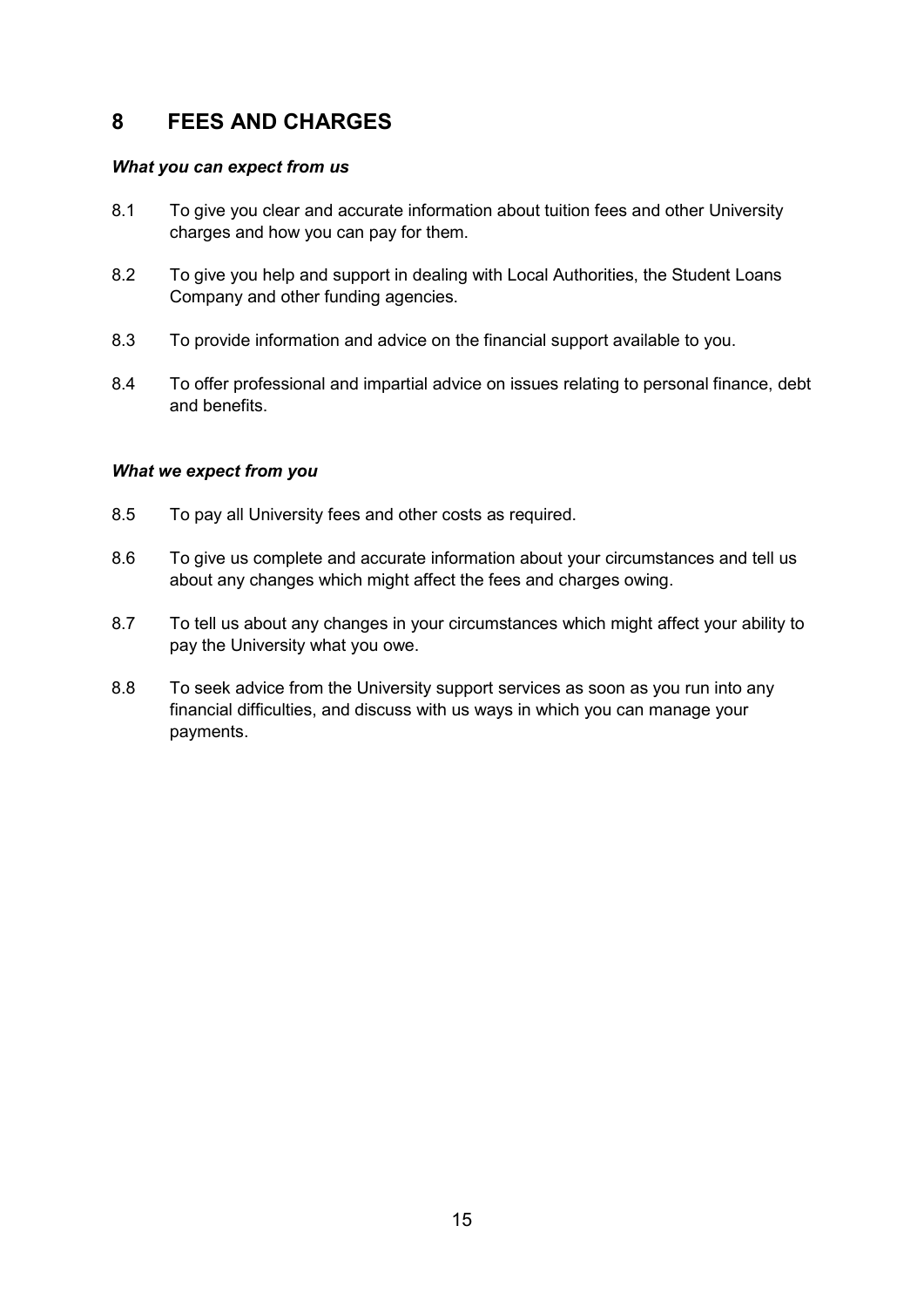## **9 RESEARCH STUDENTS**

#### *What you, as a research student, can expect from us, the University*

- 9.1 To advise you on the research topic, the design of the research proposal and your programme of studies.
- 9.2 To provide appropriate support and facilities for your chosen area of research.
- 9.3 To provide you with appropriately qualified supervisors, at least one of whom will be engaged in high quality research in the field of your research.
- 9.4 To provide opportunities for agreed regular contact with your supervisors who will give you constructive feedback on your performance.
- 9.5 To provide you with training related to research methods and other personal and professional skills, including training for any teaching roles that you may undertake.
- 9.6 To provide you with guidance on ethical issues in relation to your research and on University procedures for seeking formal ethical approval for any aspect of your research.
- 9.7 To advise you on appropriate steps to be taken to protect intellectual property arising from your research.
- 9.8 To provide information and advice on approval, transfer and confirmation procedures.
- 9.9 To provide you with guidance on completing work for submission.
- 9.10 To help you prepare for the viva voce examination process and ensure that appropriate expert examiners are appointed to examine your final thesis.

- 9.11 To undertake research in a professional and scholarly manner with a high standard of research conduct.
- 9.12 To maintain regular contact with your supervisors, prepare adequately for meetings with them, and to consider their advice.
- 9.13 To make your supervisors aware of any specific needs or circumstances that affect your ability to conduct your research efficiently and effectively.
- 9.14 To take responsibility for your own progress and your personal and professional development, and to undertake professional skills training.
- 9.15 To give proper and scrupulous acknowledgement to all background sources of research information and not to pass off the work of others as your own.